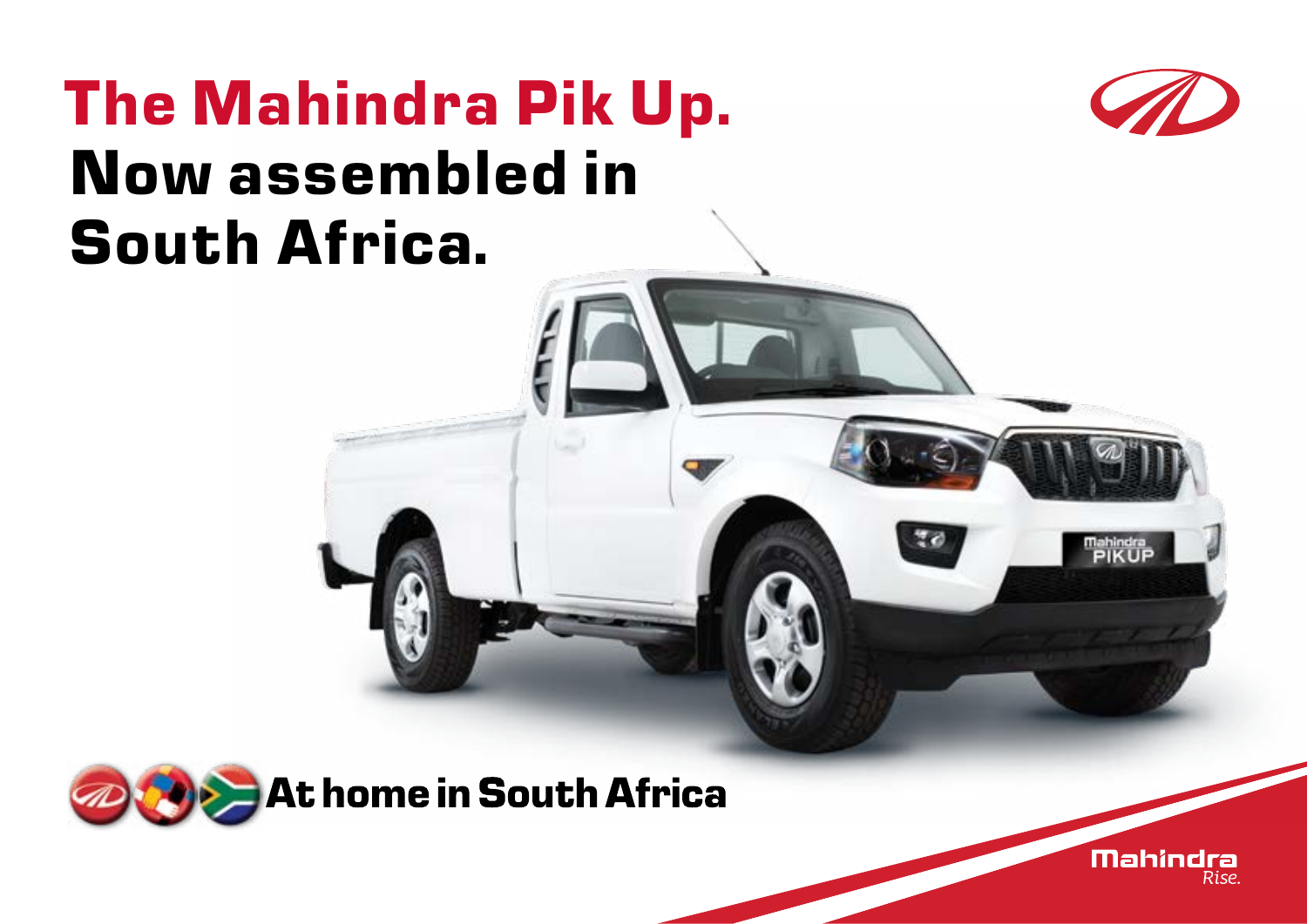practical, with all the power you need to get the job done. Built in India to withstand the harsh conditions of the subcontinent it delivers strength and tenacity, with reliability you can depend on. A large load box with a maximum payload of 1200 kg1, and a braked towing capacity of 2500 kg make it the hard working, dependable team player you've always wanted. The Next Generation Mahindra Pik Up comes with a restyled Mahindra signature front grille with chrome inserts, dual projector headlamps, an integrated air-scoop in the bonnet, and tough new wrap-around bumpers.

The Next Generation Mahindra Pik Up is powered by Mahindra's legendary 2.2 litre, 4-cylinder mHawk turbo-diesel engine. The new six-speed transmission delivers an impressive 103kW of power and 320Nm of torque, providing effortless acceleration and all the muscle you could ever need. The updated engineering is more fuel efficient too, and low on CO2 emissions - a hallmark of Mahindra's cutting-edge technology.

The Pik Up's Mechanical Locking Differential (MLD) is manufactured by the world renowned Eaton Corporation with its 'shift-on-the-fly' functionality further enhancing its off-road capabilities. It provides full axle lock automatically when needed without any manual intervention, providing the optimum traction for your situation.

### The Next Generation Mahindra Pik Up has been designed to be strong and **THE HARDEST WORKER YOU'LL EVER HAVE ON YOUR TEAM.**

# **just so strong.**



1 - Payload: 4X2 = 1195 kg, 4X4 = 1095 kg.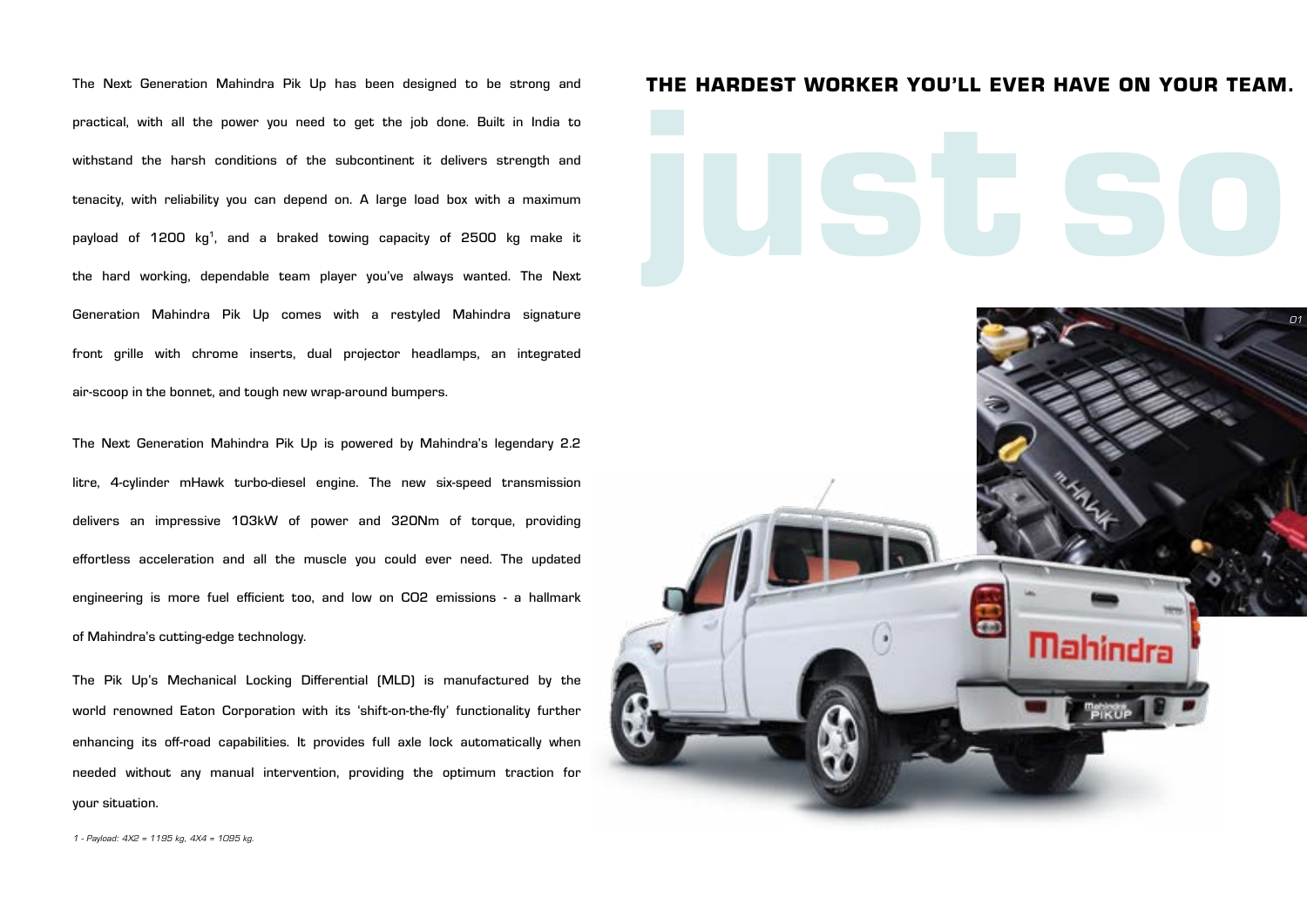# **just so strong.**





- 01 The legendary mHawk turbo-diesel engine.
- 02 Dual projector headlamps.
- 03 The integrated bonnet scoop and restyled signature grille.
- 04 The six-speed gearbox provides ample power whenever you need it.
- 05 Tough new road-armour bumpers.



- 06 The factory-fitted audio system features USB and auxilliary.<sup>2</sup>
- $O7$  The cab is well ventilated with heater and fan<sup>3</sup> or manual air-conditioner.<sup>2</sup>
- 08 A12V charging point is mounted on the centre console.
- 09 Dual airbags for driver and passenger.<sup>2</sup>







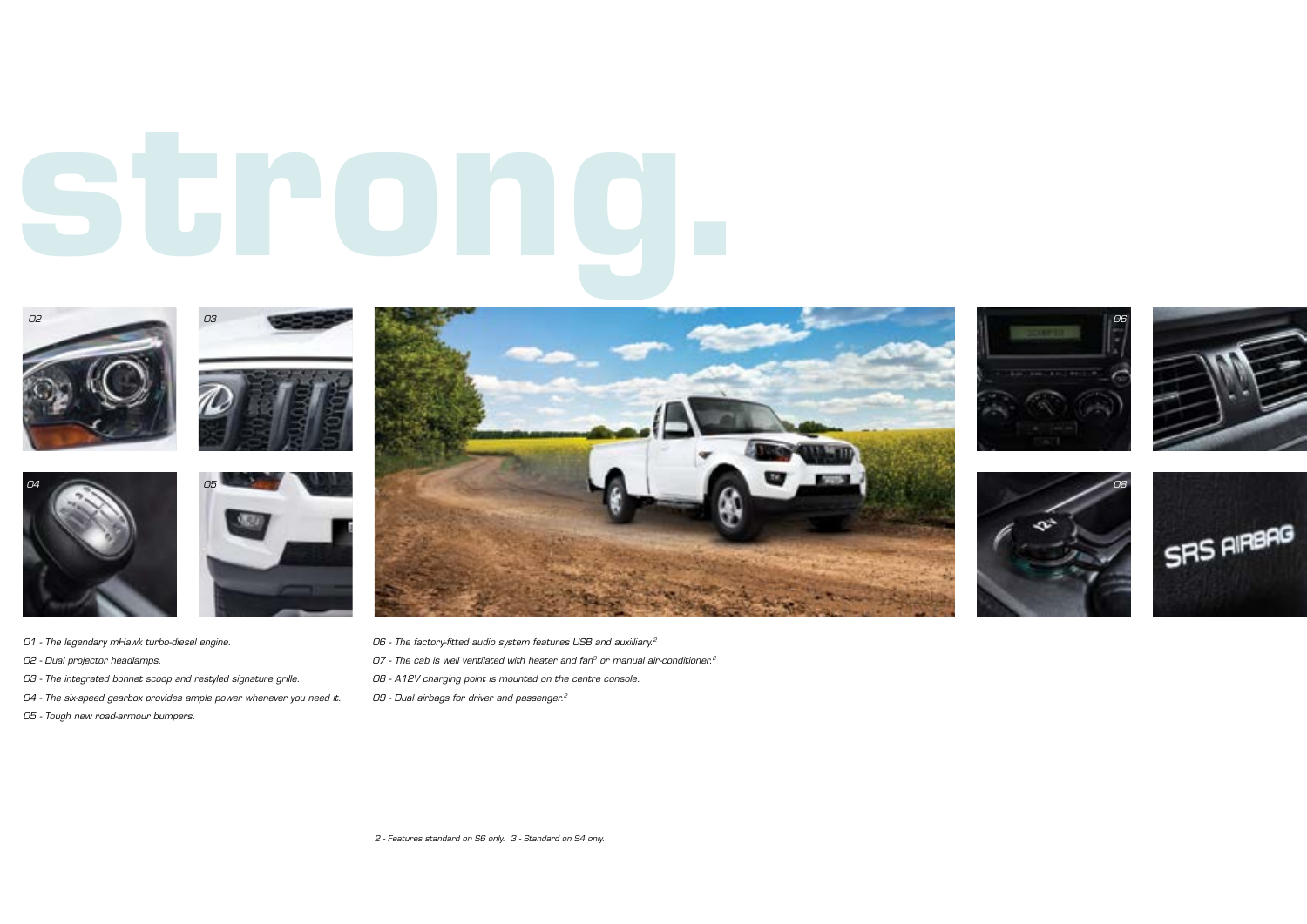## **EVERYTHING YOU NEED: IN PLACE**

The Next Generation Mahindra Pik Up has all that you will need in terms of comfort. Standard features include power steering, central locking<sup>2</sup> and a USB port. There is also a manual air conditioner<sup>2</sup> to help you keep your cool when things get hot. Other advances include the introduction of Micro-hybrid technology that enables the engine to intelligently switch into standby mode when not in use, saving both on fuel and the environment.

On the performance front, new Cushion Suspension and Anti-Roll Technology provide unparalleled stability and road holding, while ABS  $[$ anti-lock braking system $]$ <sup>2</sup> with EBD (electronic brake distribution)<sup>2</sup> will keep you in control in hazardous situations.

Additional safety aspects of the Pik Up include dual front airbags and side impact protectionbars. The engine immobiliser includes an encrypted key recognition system that will reject any foreign key accessing the vehicle. This is further supported by the anti-theft

warning system to protect against illegal entry.

ABS with EBD will keep you in control when you think you're losing control

2 - Features standard on S6 only.

A comprehensive range of high quality accessories is available to enhance your vehicle - providing you with all that you could possibly need to go where you want to go and do what you need to do. Ask your dealer for more details.







- 10 Towbar.
- 11 Replacement side step.
- 12 Front wrap-around bumper.
- 13 Roll-bar with laser-cut logo detail.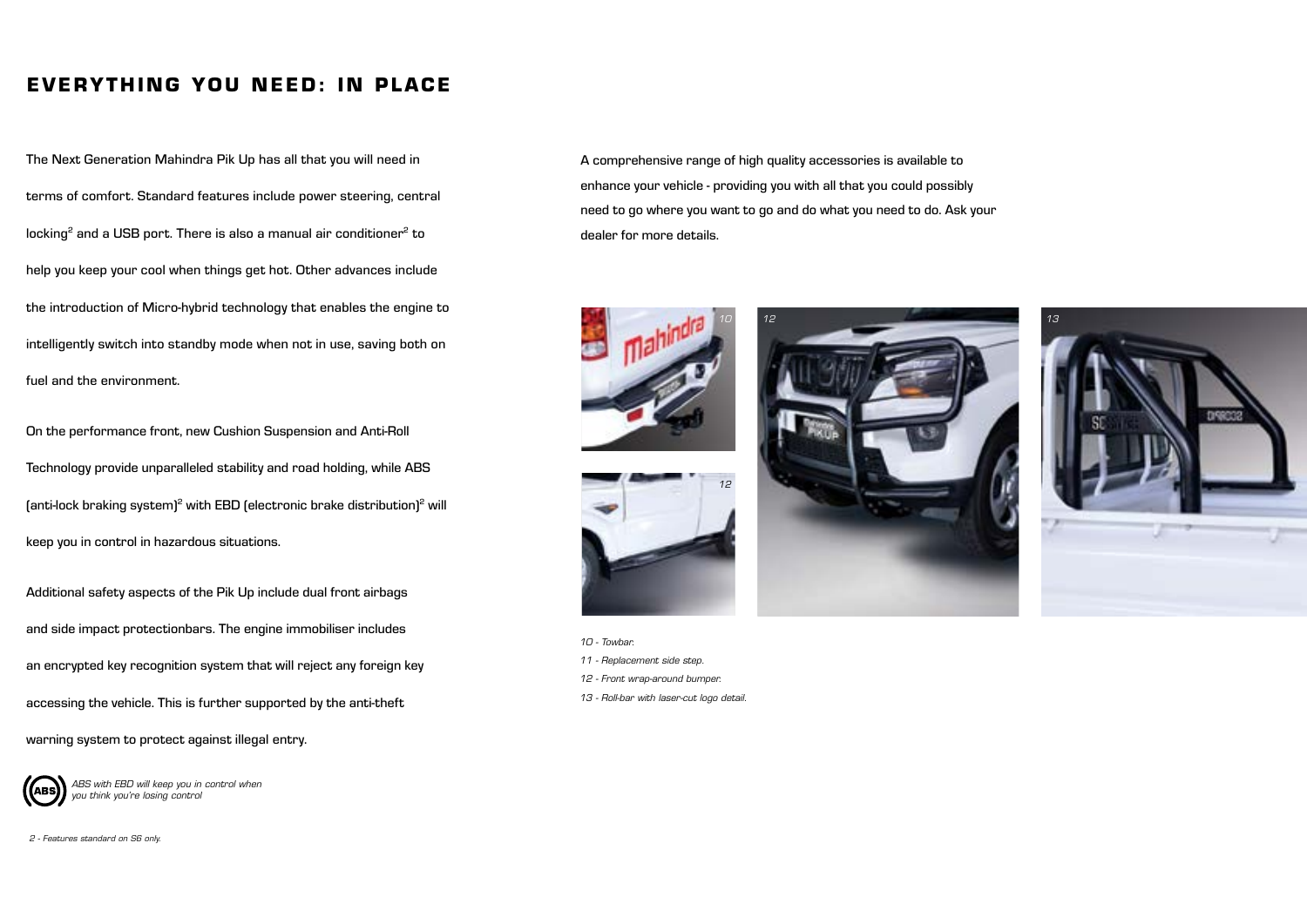| <b>Features</b>                               | <b>S4 Dropside</b> | <b>S4 4X2</b> | S4 4X4 | <b>SG 4X2</b> | S6 4X4 |
|-----------------------------------------------|--------------------|---------------|--------|---------------|--------|
| New front grille with silver highlights       |                    |               |        |               |        |
| Fog lamps, new round style with silver bezel  |                    |               |        |               |        |
| New clear-lens side indicator with amber bulb |                    |               |        |               |        |
| New clear lens dual projector headlamps       |                    |               |        |               |        |
| High-level brake light                        |                    |               |        |               |        |
| One-touch lane change indicator               |                    |               |        | ٠             |        |
| Colour-coded bumpers                          |                    |               |        |               |        |
| Electoric outside reav-view mirrors (ORVMs)   |                    |               |        | ٠             |        |
| Colour-coded mirrors                          |                    |               |        |               |        |
| Colour-coded door handles                     |                    |               |        | ٠             |        |
| Mud flaps                                     |                    |               |        |               |        |
| Side step                                     |                    |               |        | ٠             |        |
| Integrated bonnet scoop                       |                    |               |        |               |        |
| Side mouldings                                |                    |               |        |               |        |

| <b>Comfort and convenience</b>         | <b>S4 Dropside</b> | S4 4X2    | S4 4X4   | <b>SG 4X2</b> | <b>SG 4X4</b> |
|----------------------------------------|--------------------|-----------|----------|---------------|---------------|
| Air conditioner [Manual control]       | Optional           | Optional  | Optional |               |               |
| Heater and fan                         |                    |           |          |               |               |
| Heated rear window demister            | ٠                  | ٠         |          |               | ٠             |
| Power windows                          |                    |           |          |               |               |
| Power steering                         | ٠                  | ٠         |          |               |               |
| Tiltable steering                      | ٠                  | $\bullet$ |          |               |               |
| Central locking                        |                    |           |          |               |               |
| Keyless entry                          |                    |           |          |               |               |
| 12V charging point on central bezel    |                    | ٠         |          |               |               |
| Integrated audio system with USB & AUX |                    |           |          |               | ٠             |
| Swivel interior reading lamps          |                    | ٠         |          |               |               |
| Height adjustable driver's seat        |                    |           |          | ٠             | ٠             |
| Arm rests for driver and passenger     |                    |           |          |               |               |
| <b>Headrests</b>                       | ٠                  | $\bullet$ | ٠        | ٠             | ٠             |
| Upholstery                             | Vinyl              | Vinyl     | Vinyl    | Fabric        | Fabric        |
| Electrically operated fuel lid         |                    |           |          | ٠             | ٠             |
| Illuminated key ring                   | ٠                  | ٠         |          |               |               |

| Safety                              | <b>S4 Dropside</b> | S4 4X2 | S4 4X4 | SG 4X2 | <b>S6 4X4</b> |
|-------------------------------------|--------------------|--------|--------|--------|---------------|
| Anti-Lock Braking System (ABS)      |                    |        |        |        |               |
| Electronic Brake Distribution (EBD) |                    |        |        |        |               |
| Seat Belt Pretensioner              |                    |        |        |        |               |
| Air-Bags (Driver   Passenger)       |                    |        |        |        |               |
| Side impact protection bars         |                    |        |        |        |               |
| Collapsible steering column         |                    |        |        |        |               |
| Crash bar                           |                    |        |        |        |               |
| Seat belt reminder                  |                    |        |        |        |               |
| Auto-locking doors                  |                    |        |        |        |               |

| Technology                  | <b>S4 Dropside</b> | S4 4X2 | S4 4X4 | S6 4X2 | S6 4X4 |
|-----------------------------|--------------------|--------|--------|--------|--------|
| Micro hybrid (Start/stop)   |                    |        |        |        |        |
| Cruise control              |                    |        |        |        |        |
| Digital immobilser          |                    |        |        |        |        |
| Follow me home headlamps    |                    |        |        |        |        |
| Automatic headlamp reminder |                    |        |        |        |        |

\* Please note: This information is correct at the time of going to press, but performance may differ in conditions other than those in which tests were conducted. In view of our policy of continuously improving our products, we<br>reserve the right to alter specifications and designs without prior notice and without liability. Please cons local dealer for latest specifications.

\*\* Service plan not applicable to vehicle sales in Botswana, Zambia and Zimbabwe.

| <b>Technical data</b>          | S4 & S6 4X2 & 4X4                             |  |  |  |
|--------------------------------|-----------------------------------------------|--|--|--|
| Engine capacity                | 2179 cc                                       |  |  |  |
| Number of cylinders            | $\overline{a}$                                |  |  |  |
| Fuel type                      | <b>Diesel</b>                                 |  |  |  |
| Aspiration                     | Turbocharger                                  |  |  |  |
| Fuel injection type            | Common rail                                   |  |  |  |
| Bore x stroke                  | 85 x 96 mm                                    |  |  |  |
| Compression ratio              | 16.5:1                                        |  |  |  |
| Number of cylinders            | $\overline{4}$                                |  |  |  |
| Power output                   | 103 kW @ 3750 r/min                           |  |  |  |
| Torque output                  | 320 Nm @ 1500 - 2800 r/min                    |  |  |  |
| Fuel consumption - combined    | 7.7 l/100km (2WD) / 7.9 l/100km (4WD)         |  |  |  |
| CO2 Emission                   | 204 gm/km (2WD) / 210gm/km (4WD)              |  |  |  |
| Emission - Euro stage          | Euro <sub>2</sub>                             |  |  |  |
| Drive type                     | 2WD / 4WD                                     |  |  |  |
| Transmission                   | 6-speed manual                                |  |  |  |
| Low range                      | Available on 4WD only                         |  |  |  |
| Mechanical differential lock   | Rear axle MLD                                 |  |  |  |
| Wheel rim size                 | 6.5J X 16"                                    |  |  |  |
| Tyre size                      | 245/75R16                                     |  |  |  |
| Spare wheel                    | Full size spare                               |  |  |  |
| Spare wheel lock               | Yes                                           |  |  |  |
| <b>GCM</b>                     | 5650 kg                                       |  |  |  |
| <b>GVM</b>                     | 3150 kg                                       |  |  |  |
| Payload                        | 1195kg (2WD) / 1095kg (4WD)                   |  |  |  |
| Legal towing weight - braked   | 2500 <sub>kg</sub>                            |  |  |  |
| Legal towing weight - unbraked | 750 <sub>kg</sub>                             |  |  |  |
| Overall length                 | 5175 mm                                       |  |  |  |
| Overall width                  | 1820 mm                                       |  |  |  |
| Overall height (unladen)       | 1860 mm                                       |  |  |  |
| Minimum ground clearance       | 210 mm                                        |  |  |  |
| Wheelbase                      | 3040 mm                                       |  |  |  |
| Track - front                  | 1450 mm                                       |  |  |  |
| Track - rear                   | 1450 mm                                       |  |  |  |
| Approach angle                 | 34 <sup>°</sup>                               |  |  |  |
| Breakover angle                | 18 <sup>°</sup>                               |  |  |  |
| Departure angle                | 15 <sup>°</sup>                               |  |  |  |
| Fuel tank capacity             | 80 litres                                     |  |  |  |
| Turning radius                 | 6.7 <sub>m</sub>                              |  |  |  |
| Load area dimensions - Pik Up  | Length 2294 mm, Width 1520 mm, Depth 550 mm   |  |  |  |
| Outside dimensions - Dropside  | Length 2400 mm, Width 1680 mm, Height 1060 mm |  |  |  |

| Warranty and service information                                       | <b>S4 Dropside / S4 4X2 &amp; 4X4</b> | S6 4X2 & 4X4        |  |  |  |
|------------------------------------------------------------------------|---------------------------------------|---------------------|--|--|--|
| Warranty                                                               | 4-Years/120 000 km                    | 4-Years/120 000 km  |  |  |  |
| Service plan**                                                         | Optional                              | 5-Years/90 000 km   |  |  |  |
| Service intervals                                                      | 20 000 km                             | 20 000 km           |  |  |  |
| 1st service 10 000 km, thereafter every 20 000 km (with Maximile Oils) |                                       |                     |  |  |  |
| Roadside Assistance**                                                  | 4-Years/ 120 000 km                   | 4-Years/ 120 000 km |  |  |  |